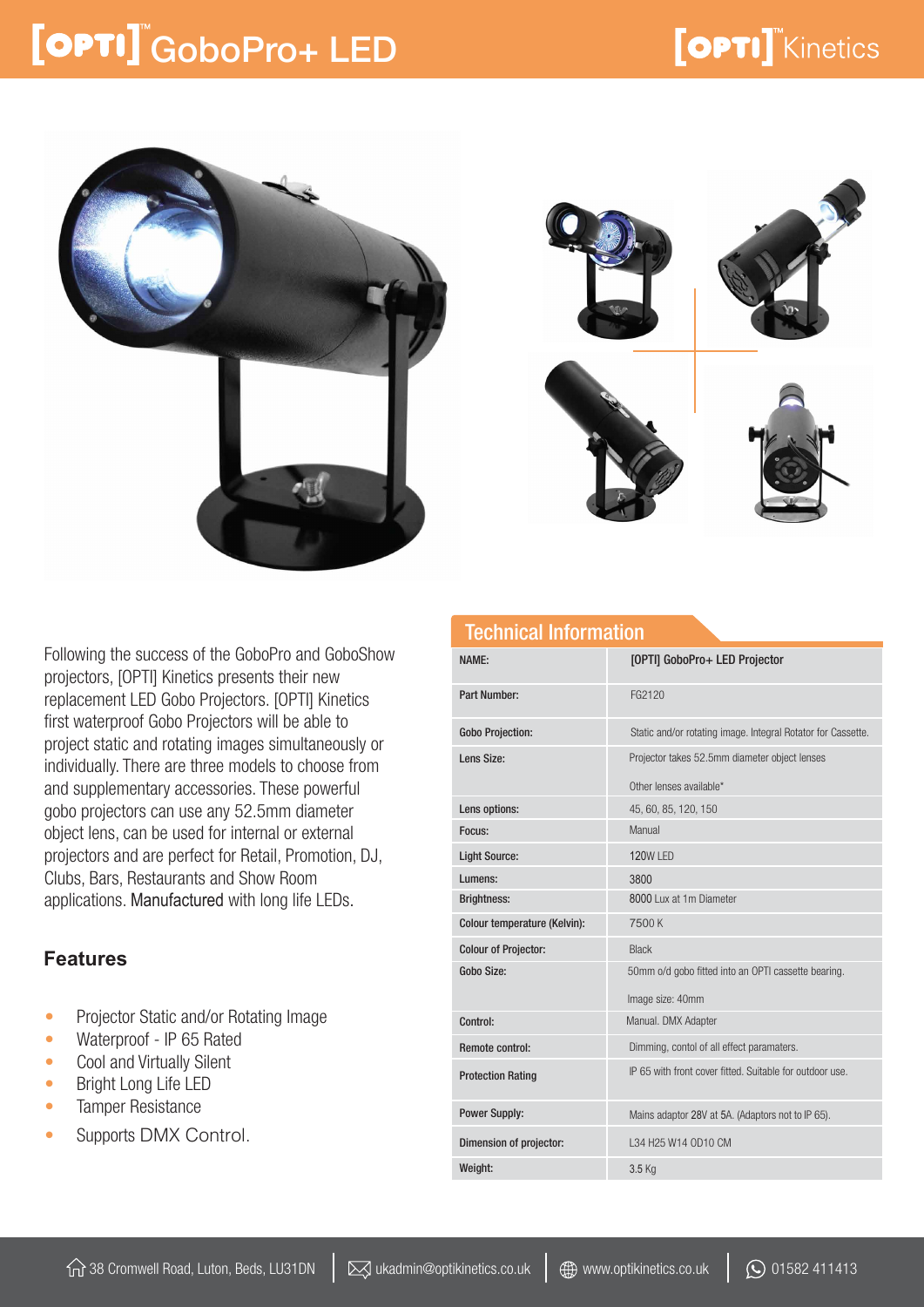# GoboPro+ LED

### **Projection Distance**



#### **Projection Distance**



**Ratio for Distance 1,4:1 (Image Size - 60mm Lens) The Object Diameter is 42mm no other light sources nearby**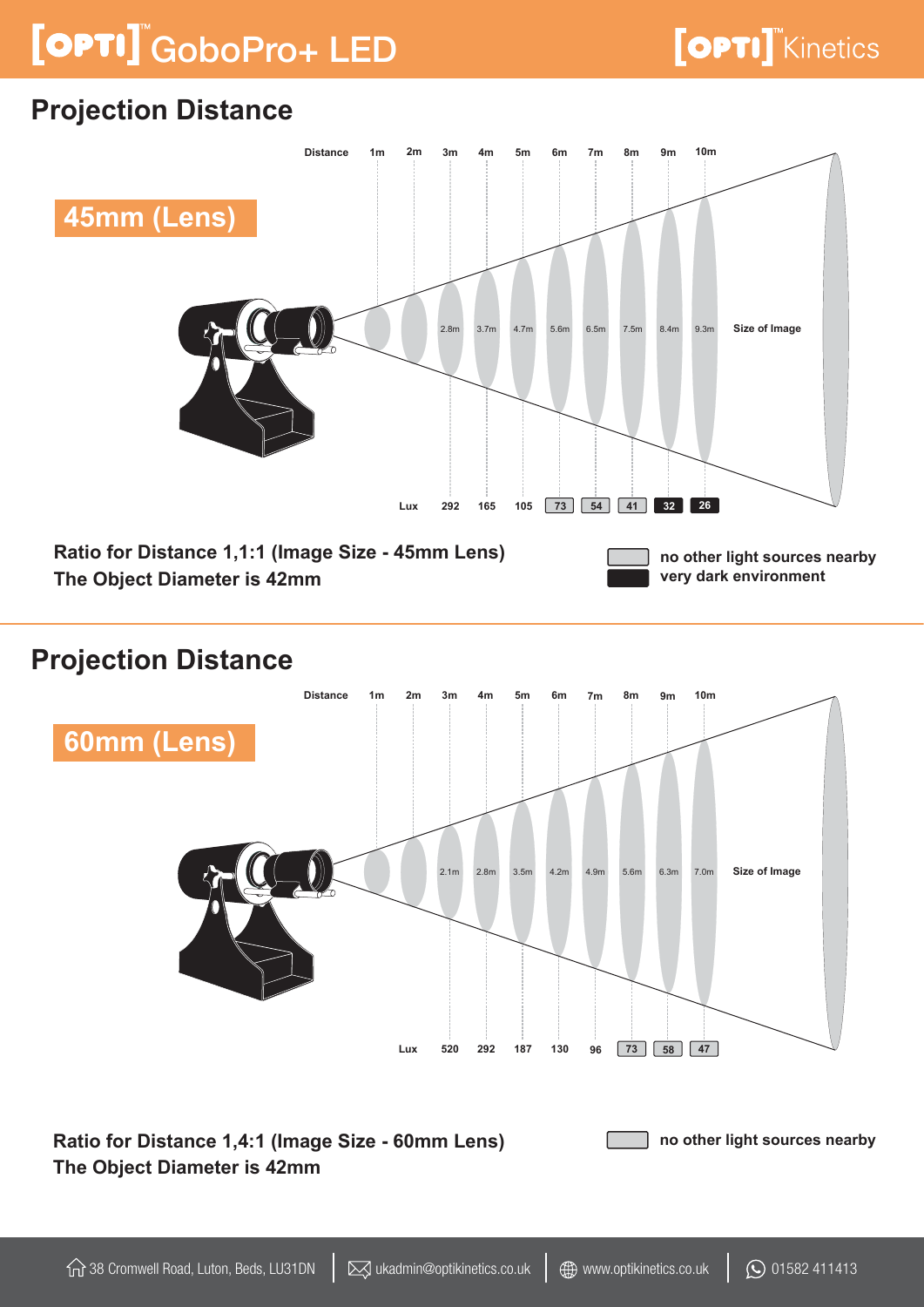# GoboPro+ LED

### **Projection Distance**



**Ratio for Distance 2:1 (Image Size - 85mm Lens) The Object Diameter is 42mm** 

#### **Projection Distance**



**Ratio for Distance 2,9:1 (Image Size - 120mm Lens) The Object Diameter is 42mm**